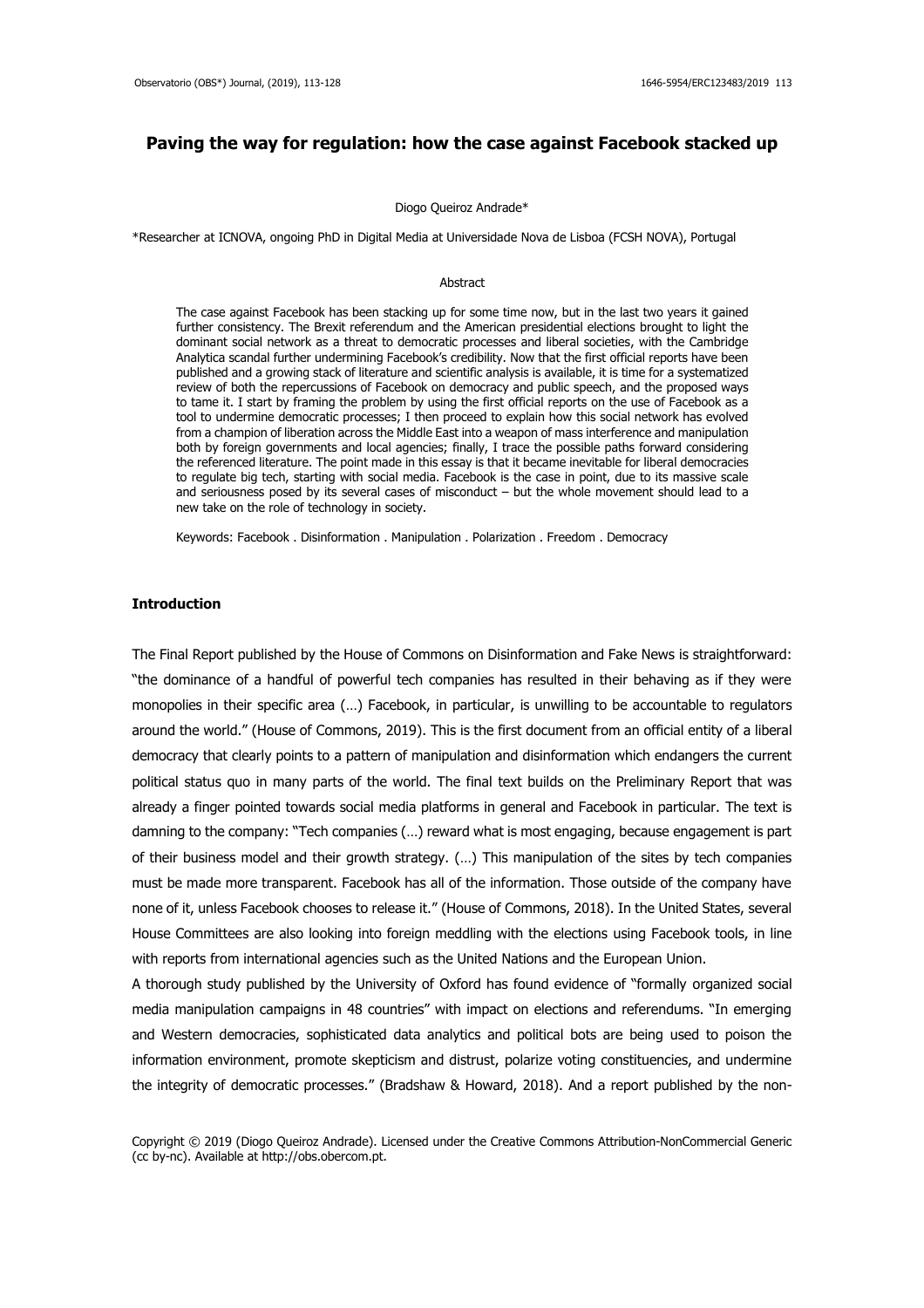<u>.</u>

profit New Knowledge<sup>1</sup> detailed the actions of the Internet Research Agency, the entity presiding to Russian interference in the American presidential election, with disturbing conclusions regarding the targeting of minorities, operations of voter suppression, sowing divisions and the specific targeting of prominent figures: "it was absolutely intended to reinforce tribalism, to polarize and divide, and to normalize points of view strategically advantageous to the Russian government on everything from social issues to political candidates.". For the sake of brevity, we'll adopt the operational concept of democracy as advanced by Larry Diamond on a talk<sup>2</sup>: "a system of government with four key elements: a political system for choosing and replacing the government through free and fair elections; the active participation of the people, as citizens, in politics and civic life; protection of the human rights of all citizens; A rule of law, in which the laws and procedures apply equally to all citizens." It is this political system, which stands as the norm in developed countries, that is endangered via behaviors enabled by Facebook.

A lot has been reported by traditional media outlets, with the credit due to the extended investigation<sup>3</sup> of the Guardian/Observer exposing the Cambridge Analytica scandal and its aftermath. But it was not the only one: Wired explained<sup>4</sup> that Facebook executives had "plenty of reasons to keep its head in the sand", not only because of the legal consequences but also because it is "not easy to recognize that the machine you've built to bring people together is being used to tear them apart"; Bloomberg claimed<sup>5</sup> that "Facebook's political unit enables the dark art of digital propaganda". At the same time, many industry insiders and political scientists have been warning against Facebook, mostly using the media. On Prospect magazine, Sameer Rahim claimed<sup>6</sup> "Mark Zuckerberg is a bigger threat to democracy than Donald Trump"; Niall Ferguson wrote on the Globe and Mail<sup>7</sup> that "social networks are creating a global crisis of democracy"; Alexis Madrigal, writing for The Atlantic<sup>8</sup>, explained "The dominant social network had altered the information and persuasion environment of the election beyond recognition while taking a very big chunk of the estimated \$1.4 billion worth of digital advertising purchased during the election. There were hundreds of millions of dollars of dark ads doing their work. Fake news all over the place."; the examples could go on and on, from dozens of credible media outlets all over the world. All this has been reinforced through various works detailing the derailing of democracy (Sunstein, 2017), the damage to the public sphere (Wachter-Boettcher, 2017), the death of expertise (Nichols, 2017), the promotion of lies (Rabin-Havt, 2016), the

 $1$  New Knowledge. (2018). The Tactics and Tropes of the Internet Research Agency. Retrieved in 2018, July 18, from [https://disinformationreport.blob.core.windows.net/disinformation-report/NewKnowledge-Disinformation-Report-](https://disinformationreport.blob.core.windows.net/disinformation-report/NewKnowledge-Disinformation-Report-Whitepaper.pdf)[Whitepaper.pdf](https://disinformationreport.blob.core.windows.net/disinformation-report/NewKnowledge-Disinformation-Report-Whitepaper.pdf)

<sup>2</sup> Diamond, L. (2004, January). What is Democracy [pdf]. Retrieved in 2018, July 12, from <https://web.stanford.edu/~ldiamond/iraq/WhaIsDemocracy012004.htm>

<sup>&</sup>lt;sup>3</sup> Cadwalladr, C., & Graham-Harrison, E. (2018, March 17). "Revealed: 50 million Facebook profiles harvested for Cambridge Analytica in major data breach", The Guardian. [http://www.theguardian.com/news/2018/mar/17/cambridge](http://www.theguardian.com/news/2018/mar/17/cambridge-analytica-facebook-influence-us-election)[analytica-facebook-influence-us-election](http://www.theguardian.com/news/2018/mar/17/cambridge-analytica-facebook-influence-us-election)

<sup>4</sup> Vogelstein, F., & Thompson, N. (2018, February 12). "Inside Facebook's Two Years of Hell", Wired. <https://www.wired.com/story/inside-facebook-mark-zuckerberg-2-years-of-hell/>

 $^5$  Etter, L., Silver, V., & Frier, S. (2017, December 21). "The Facebook Team Helping Regimes That Fight Their Opposition", Bloomberg. [https://www.bloomberg.com/news/features/2017-12-21/inside-the-facebook-team-helping-regimes-that](https://www.bloomberg.com/news/features/2017-12-21/inside-the-facebook-team-helping-regimes-that-reach-out-and-crack-down)[reach-out-and-crack-down](https://www.bloomberg.com/news/features/2017-12-21/inside-the-facebook-team-helping-regimes-that-reach-out-and-crack-down)

<sup>6</sup> Rahim, S. (2018, May 14). "Why Mark Zuckerberg is a bigger threat to democracy than Donald Trump", Prospect. [https://www.prospectmagazine.co.uk/magazine/why-mark-zuckerberg-is-a-bigger-threat-to-democracy-than-donald](https://www.prospectmagazine.co.uk/magazine/why-mark-zuckerberg-is-a-bigger-threat-to-democracy-than-donald-trump)[trump](https://www.prospectmagazine.co.uk/magazine/why-mark-zuckerberg-is-a-bigger-threat-to-democracy-than-donald-trump)

Ferguson, N. (2018, January 19). "Social networks are creating a global crisis of democracy", Globe and Mail. [https://www.theglobeandmail.com/opinion/niall-ferguson-social-networks-and-the-global-crisis-of](https://www.theglobeandmail.com/opinion/niall-ferguson-social-networks-and-the-global-crisis-of-democracy/article37665172/)[democracy/article37665172/](https://www.theglobeandmail.com/opinion/niall-ferguson-social-networks-and-the-global-crisis-of-democracy/article37665172/)

Madrigal, A. C. (2017, October 12). "What Facebook Did to American Democracy", The Atlantic. <https://www.theatlantic.com/technology/archive/2017/10/what-facebook-did/542502/>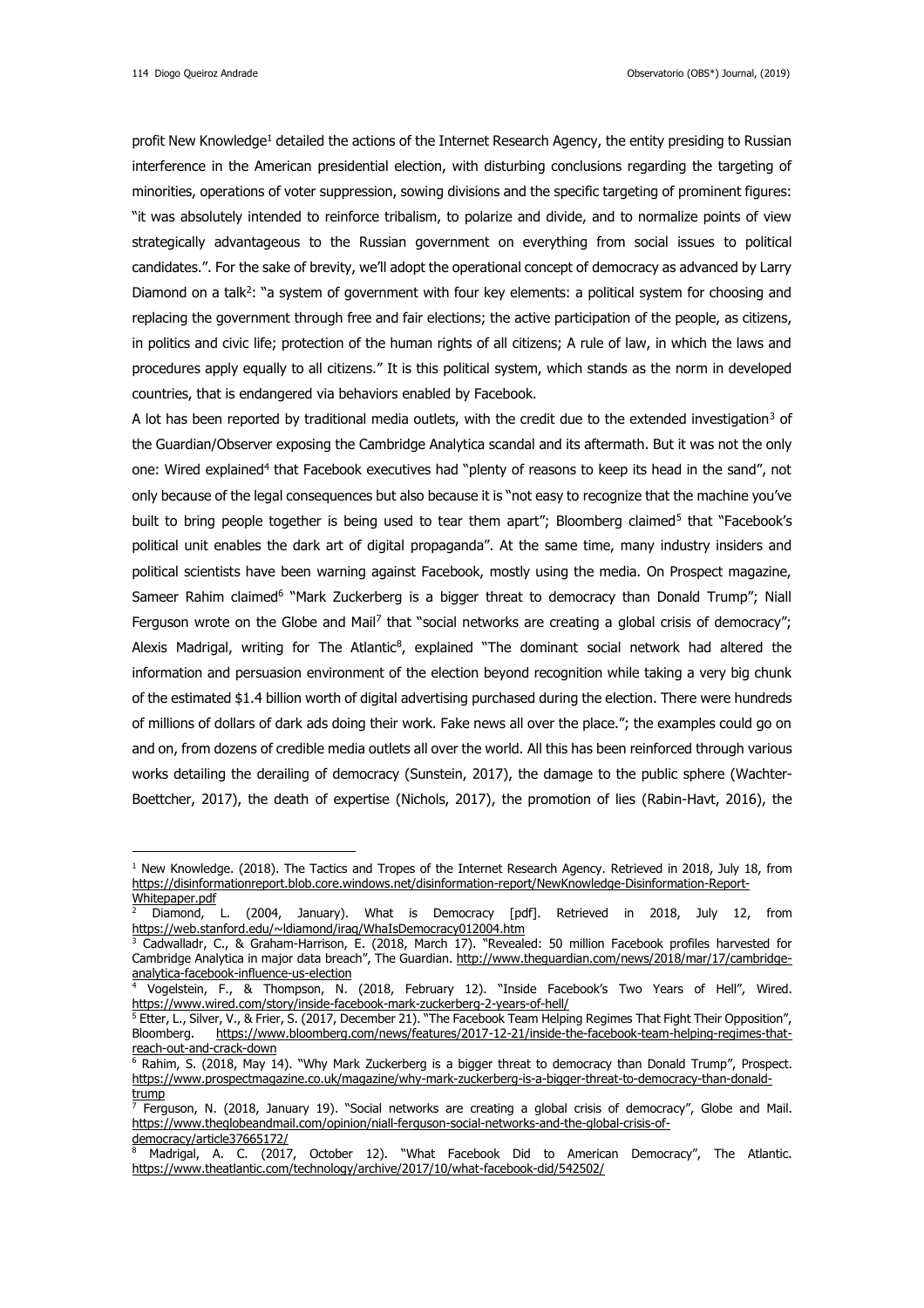existential threat of big tech (Foer, 2017), the social wrecking ball character of Silicon Valley (Cohen, 2017), the general undermining of democracy (Taplin, 2017) and civic society (Vaidhyanathan, 2018), and the hindering of the economy and innovation in technology (McNamee, 2019). These early historians of the social age are technologists, expert journalists, and scholars leading the critical analysis of this phenomenon, and pointing to the same conclusion: Facebook poses a threat to democracy and something needs to be done. This essay will investigate what needs to be done and by whom, starting by framing the topic and understanding its roots.

#### **Facebook and Democracy: it's complicated**

Early in this decade, social media seemed to be a tool for good. Many pundits and commentators reveled on the openness of the platforms, because they were allowing suppressed voices to be heard and civil discussions to be had: "Today, it occurs to me that Facebook, Twitter, and YouTube may be the Gutenberg press of the Middle East, tools like this that enable people to speak, share, and gather." (Jarvis, 2011). The internet was going to give voices to everybody, thankfully undermining traditional media: "It isn't just that our communications tools are cheaper; they are also better. In particular, they are more favorable to innovative uses (…) The new model assumes that the devices themselves are smart; this in turn means that one may propose and explore new models of communication and coordination without needing to get anyone's permission first (to the horror of many traditional media firms)." (Shirky, 2008)

#### The sophistication of communication

The so-called Arab Spring, the movement that began a drive towards democracy in some North Africa and Middle East countries, became a badge of honor. Social media has widely been credited as responsible for the events that took place, first in Tunisia, then in Egypt, and later in Morocco, Libya, Syria, and Jordan (albeit on much smaller scales). The "social media revolutions" crediting was everywhere: the media played a real part in building this fantasy about young people leading revolutions from behind the screens and infecting whole countries with democratic ideals. As always, the truth is much more nuanced. Technology did play a role, but the major credit has to go to the device and not to a specific platform: "Mobile phones and new technology have played an inspiring and remarkable task in reaching and pursuing people internationally. Although talking about abrupt social change might be too optimistic and quite unworkable, it should be acknowledged that mobile telephony and the spread of the use of social media in socio-political related issues is giving the source for steady and long-term social changes. Already people feel increasingly comfortable in taking action because of the power embedded in these tools. Distances have been reduced and times have been restrained." (Alhindi, Talha, & Sulong, 2012). The evolution was also notable in terms of hardware: "Simple cell phones have now evolved into sophisticated smartphones. The latter have more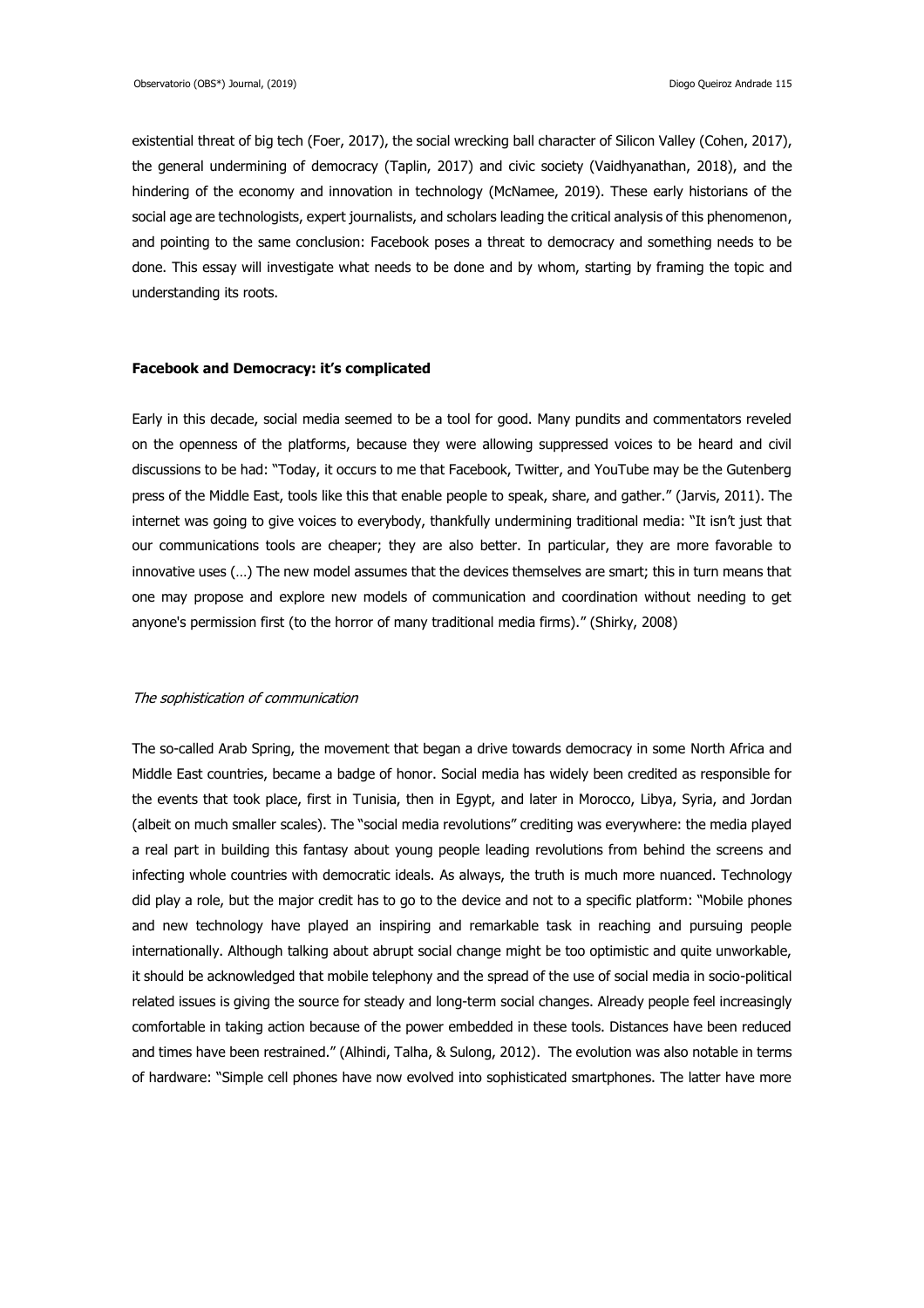to offer than the former in terms of access of internet, use of apps, better-integrated interfaces and high quality display touchscreens to name a few."<sup>9</sup>.

Smartphones allowed for common citizens to take pictures and record videos, sharing them instantly within their own networks. That easily furthered the scope of social movements and has was badly understood by the powers that commanded these countries. "The Arab Spring gave dictators such as Mubarak and Ben Ali a hard lesson; that if you stop one method of communication, we may find other methods also. For example, Mubarak's interfering of the mobile phone networks in the preliminary stages of the public revolution in Egypt meant that he was unintentionally sending out two signals. The first was that the mobile networks were important in the uprising and that SMS played an important tool in social mobilizing Egyptians. Secondly he also gave the green signal to demonstrators that electronic forms of communication were a key driver in mobilizing the masses. In doing so, the public were simply going to react to these measures by using Twitter and Facebook. Despite them being less pervasive in Egypt than mobiles, these two alternative tools were fundamental in mobilizing the masses" (Alhindi et al., 2012). Wael Ghonim, the man behind the pages that led the scheduling of very important protests leading to the Egyptian revolution, wrote a book about the social movement and named it "Revolution 2.0" (Ghonim, 2012). The entire book is a claim that Facebook is an immensely useful tool to join people together and to spread ideas around. And it plays to Facebook credit the fact that, as soon as the protests became national, the Egyptian government decided to shut down access to Facebook and Twitter (a practice still happening in some countries today).

All this emboldened Facebook and Silicon Valley. Those were the days when Mark Zuckerberg enjoyed taking credit for social change. In his letter to investors in  $2012^{10}$ , right after the immensely successful IPO, he wrote: "By giving people the power to share, we are starting to see people make their voices heard on a different scale from what has historically been possible. These voices will increase in number and volume. They cannot be ignored. Over time, we expect governments will become more responsive to issues and concerns raised directly by all their people rather than through intermediaries controlled by a select few. Through this process, we believe that leaders will emerge across all countries who are pro-internet and fight for the rights of their people, including the right to share what they want and the right to access all information that people want to share with them."

### The business model as the strategy

<u>.</u>

Wael Ghonim would rethink his vision a few years later<sup>11</sup>: "I once said, 'If you want to liberate a society, all you need is the Internet.' I was wrong. I said those words back in 2011, when a Facebook page I anonymously created helped spark the Egyptian revolution. The Arab Spring revealed social media's greatest potential, but it also exposed its greatest shortcomings. The same tool that united us to topple dictators eventually tore us apart."

<sup>9</sup> Sarosh, I. (2016, February 29). "Role of Cell Phones in Arab Spring". Revoevoref: https://revoevoref.wordpress.com/2016/02/29/role-of-cell-phones-in-arab-spring/

<sup>&</sup>lt;sup>10</sup> Zuckerberg, M. (2012). Founder's Letter, 2012 [Facebook update]. Retrieved from <https://www.facebook.com/notes/mark-zuckerberg/founders-letter/10154500412571634><br><sup>11</sup> Ghonim, W. (2015). "Let's design social media that drives real change" [Video File]. Retrieved from  $11$  Ghonim, W. (2015). "Let's design social media that drives real change"

[https://www.ted.com/talks/wael\\_ghonim\\_let\\_s\\_design\\_social\\_media\\_that\\_drives\\_real\\_change](https://www.ted.com/talks/wael_ghonim_let_s_design_social_media_that_drives_real_change)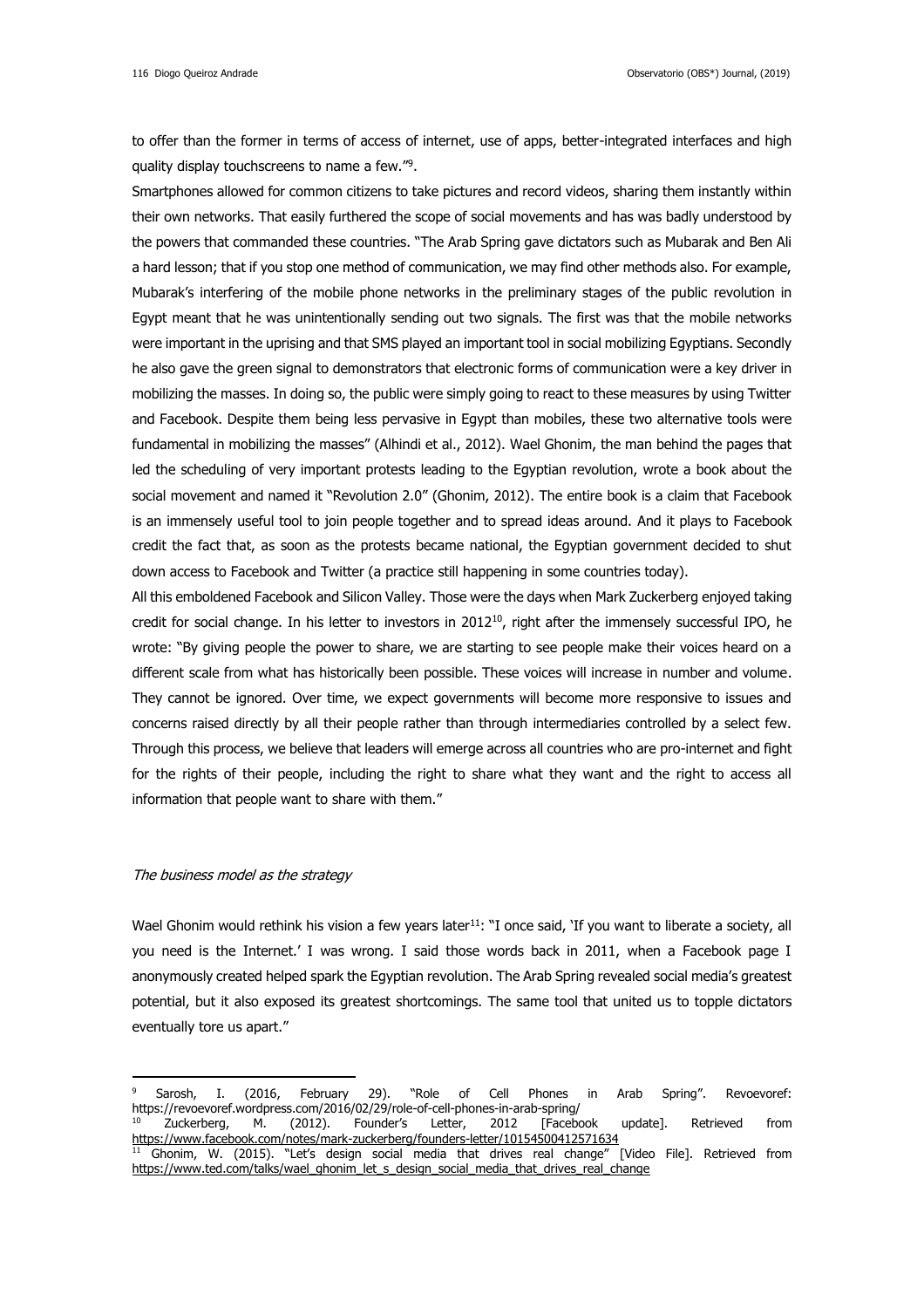The academic Zeynep Tufecki, working on the fringes of the political implications of emerging technologies, dedicated a prescient book to the coordination of political movements in digital times: "Digital technologies are so integral to today's social movements that many protests are referred to by their hashtags (…) Activists can act as their own media, conduct publicity campaigns, circumvent censorship, and coordinate nimbly." (Tufekci, 2017)

What Ghonim and Tufecki remind us is that the spreading of messages is only as powerful as the message itself – and the platform's own strategy for specific content. All these "social media revolutions" happened at the same time Facebook became a giant in online advertising thanks to its advanced user targeting and perfect timing. When the whole internet became a click-based business model, Facebook and Google followed a simple line: the more clicks you get, the more you earn, and more engaged the user is with the message. These lessons were well learned by two different movements: one fighting for profit and the other fighting for political upheaval. Both came together in hurting democratic open societies, with the active help of Facebook, and it became very clear that "serving what people want" was the better way to reach a wide audience.

### Letting the business model run amok

<u>.</u>

Five years ago, online ads such as banners and interstitials were still a relevant source of profit for whoever got a wide audience, and as traditional (and not so traditional) media tried to grapple with this novel reality, there were new actors ready to please the audiences who were never satisfied with the content that made its way to their "filter bubble" (Pariser, 2011).

That gave way to a new class of digital entrepreneurs: producers of fake content intended to please the masses and acknowledge the confirmation biases eased in by the superficial experience within social media platforms. A thorough investigation published in Wired magazine explained clearly how the business of fake content worked for years. By showing what happened in a small village in Macedonia, a Wired reporter exposed<sup>12</sup> a known-but-downplayed way of life for thousands of people around the world. At the same time, ideological forces were exploiting Facebook's ability to micro target the audiences to feast on their prejudices and preconceptions. It happened during the Brexit referendum and on a much wider scale during the 2016 American presidential elections. Donald Trump's victory was powered by a well-oiled machine that kept feeding audiences with fake stories – properly targeted to specific consumers by grace of Facebook's advertising engine. One of the world's top experts on fake news quickly found<sup>13</sup> that "viral fake election news stories outperformed real news on Facebook", and that the most engaged "news" during the election cycle was a fake one: "Of the 20 top-performing false election stories identified in the analysis, all but three were overtly pro-Donald Trump or anti-Hillary Clinton". This was not happening by chance. It was a wellthought out strategy put into place by Trump's social media team, led by its ideologue and chief manipulator

<sup>&</sup>lt;sup>12</sup> Subramanian, S. (2017, February 15). "Inside the Macedonian Fake-News complex", Wired. <https://www.wired.com/2017/02/veles-macedonia-fake-news/>

<sup>&</sup>lt;sup>13</sup> Silverman, C. (2016, November 16). "This Analysis Shows How Viral Fake Election News Stories Outperformed Real News On Facebook", BuzzFeed News. [https://www.buzzfeednews.com/article/craigsilverman/viral-fake-election-news](https://www.buzzfeednews.com/article/craigsilverman/viral-fake-election-news-outperformed-real-news-on-facebook)[outperformed-real-news-on-facebook](https://www.buzzfeednews.com/article/craigsilverman/viral-fake-election-news-outperformed-real-news-on-facebook)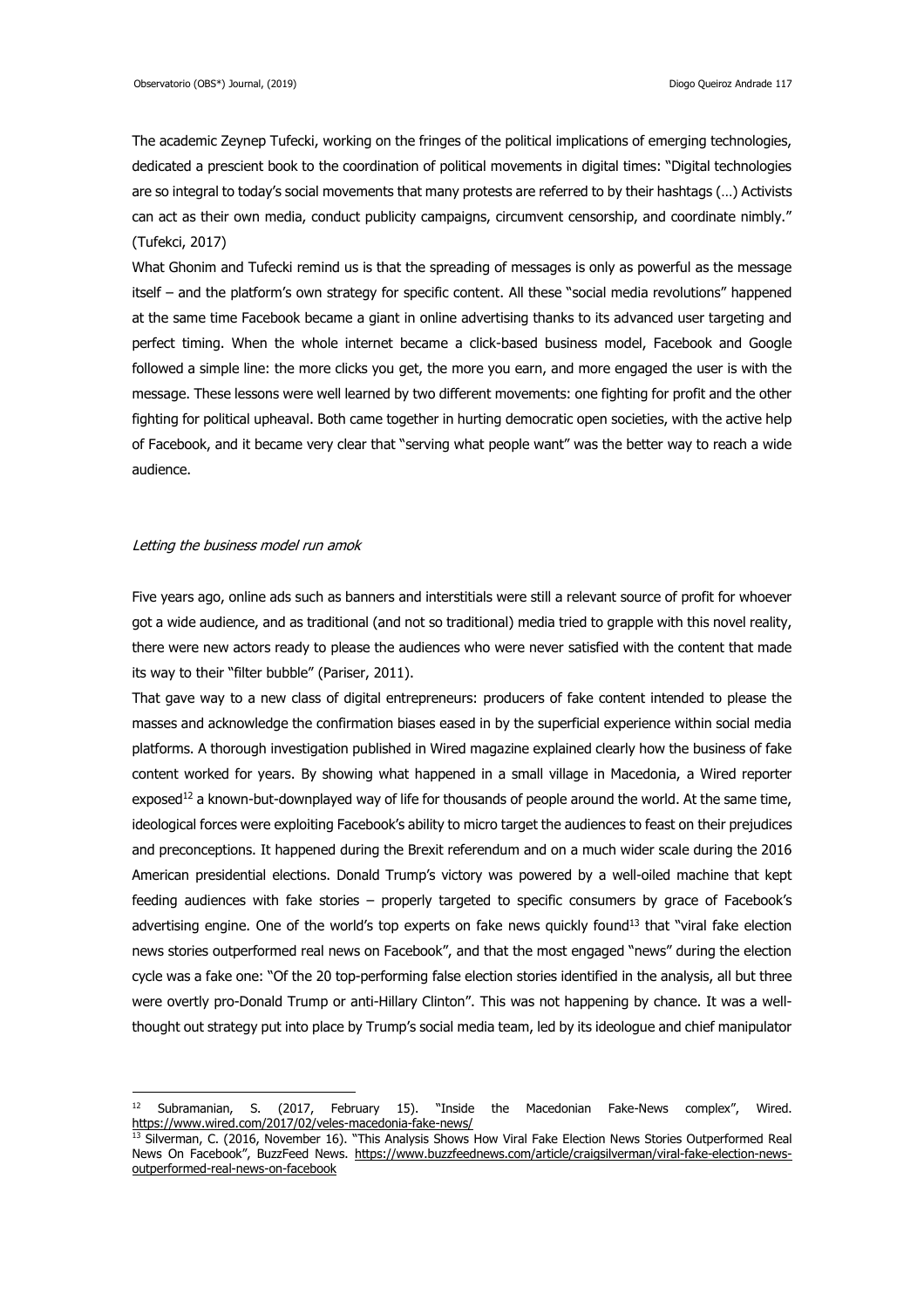Steve Bannon. The use of Facebook's tools and the amount of money invested were enough for Trump to receive a call from Zuckerberg himself<sup>14</sup>, congratulating the candidate for the "successful campaign". All this was known, but the scale and meticulousness of the work done was a mystery until the Cambridge Analytica scandal broke out. Thanks to the work originally published in the Guardian/Observer, we now know that a private company funded by a Trump supporter and responsible for managing his digital

campaign had "harvested millions of Facebook profiles of US voters, in one of the tech giant's biggest ever data breaches, and used them to build a powerful software program to predict and influence choices at the ballot box."<sup>15</sup>. The investigation is still unfolding, with ramifications that expose manipulation of millions of voters both in Britain and the United States, with active interference from foreign actors – namely Russian political activists behind what appears to be the bigger manipulation of a democratic process in a free society ever: so far, 3,000 ads have been linked to Russia, and 470 Facebook pages (which resulted in hundreds of millions of shared posts) were run by Russian operatives $^{16}$ .

Some commentators fear the forces operating at this scale are even bigger than that. "What happened in 2016 was much more than just a Kremlin 'black op' that exceeded expectations. It was a direct result of the profound change in the public sphere brought about by the advent and spectacular growth of the online network platforms. In many ways, the obsessive focus of the American political class on the Russian subplot is a distraction from the alarming reality that – as the European competition commissioner Margrethe Vestager argued – the big tech companies, and the way their services are used by ordinary people, pose a much bigger threat to democracy."<sup>17</sup>

### The unavoidable clash with political powers

<u>.</u>

As the Cambridge Analytica scandal unfolded into a much larger problem, more accusations came against Facebook. The United Nations expert investigating the genocide in Myanmar said that the platform "played a role in spreading hate speech there (…) As far as the Myanmar situation is concerned, social media is Facebook, and Facebook is social media"<sup>18</sup>. Several media reports confirm the assertion: The Washington Post reported<sup>19</sup> that "For Buddhists in Burma, even a quick scroll through Facebook's news feed provides fuel for hatred and nationalistic fervor" and The Guardian quoted a researcher specialized in Facebook trends

<sup>&</sup>lt;sup>14</sup> Warzel, C., & Mac, R. (2018, July 19). "Congratulations, Mr. President: Zuckerberg Secretly Called Trump After The Election", BuzzFeed News: [https://www.buzzfeednews.com/article/ryanmac/congratulations-zuckerberg-call-trump](https://www.buzzfeednews.com/article/ryanmac/congratulations-zuckerberg-call-trump-election-2016)[election-2016](https://www.buzzfeednews.com/article/ryanmac/congratulations-zuckerberg-call-trump-election-2016)

<sup>&</sup>lt;sup>15</sup> Cadwalladr, C., & Graham-Harrison, E. (2018, March 17). "Revealed: 50 million Facebook profiles harvested for Cambridge Analytica in major data breach", The Guardian. [http://www.theguardian.com/news/2018/mar/17/cambridge](http://www.theguardian.com/news/2018/mar/17/cambridge-analytica-facebook-influence-us-election)[analytica-facebook-influence-us-election](http://www.theguardian.com/news/2018/mar/17/cambridge-analytica-facebook-influence-us-election)

 $16$  Madrigal, A. C. (2017, October 12). "What Facebook Did to American Democracy", The Atlantic. <https://www.theatlantic.com/technology/archive/2017/10/what-facebook-did/542502/>

 $17$  Fergurson, N. (2018, January 19). "Social networks are creating a global crisis of democracy", Globe and Mail. [https://www.theglobeandmail.com/opinion/niall-ferguson-social-networks-and-the-global-crisis-of](https://www.theglobeandmail.com/opinion/niall-ferguson-social-networks-and-the-global-crisis-of-democracy/article37665172/)[democracy/article37665172/](https://www.theglobeandmail.com/opinion/niall-ferguson-social-networks-and-the-global-crisis-of-democracy/article37665172/)

<sup>18</sup> Miles, T. (2018, March 12). "U.N. investigators cite Facebook role in Myanmar crisis", Reuters. [https://www.reuters.com/article/us-myanmar-rohingya-facebook/u-n-investigators-cite-facebook-role-in-myanmar](https://www.reuters.com/article/us-myanmar-rohingya-facebook/u-n-investigators-cite-facebook-role-in-myanmar-crisis-idUSKCN1GO2PN)[crisis-idUSKCN1GO2PN](https://www.reuters.com/article/us-myanmar-rohingya-facebook/u-n-investigators-cite-facebook-role-in-myanmar-crisis-idUSKCN1GO2PN)

<sup>&</sup>lt;sup>19</sup> Gowen, A., & Bearak, M. (2017, December 8). "Fake news on Facebook fans the flames of hate against the Rohingya in Burma", Washington Post. [https://www.washingtonpost.com/world/asia\\_pacific/fake-news-on-facebook-fans-the](https://www.washingtonpost.com/world/asia_pacific/fake-news-on-facebook-fans-the-flames-of-hate-against-the-rohingya-in-burma/2017/12/07/2c1fe830-ca1f-11e7-b506-8a10ed11ecf5_story.html)[flames-of-hate-against-the-rohingya-in-burma/2017/12/07/2c1fe830-ca1f-11e7-b506-8a10ed11ecf5\\_story.html](https://www.washingtonpost.com/world/asia_pacific/fake-news-on-facebook-fans-the-flames-of-hate-against-the-rohingya-in-burma/2017/12/07/2c1fe830-ca1f-11e7-b506-8a10ed11ecf5_story.html)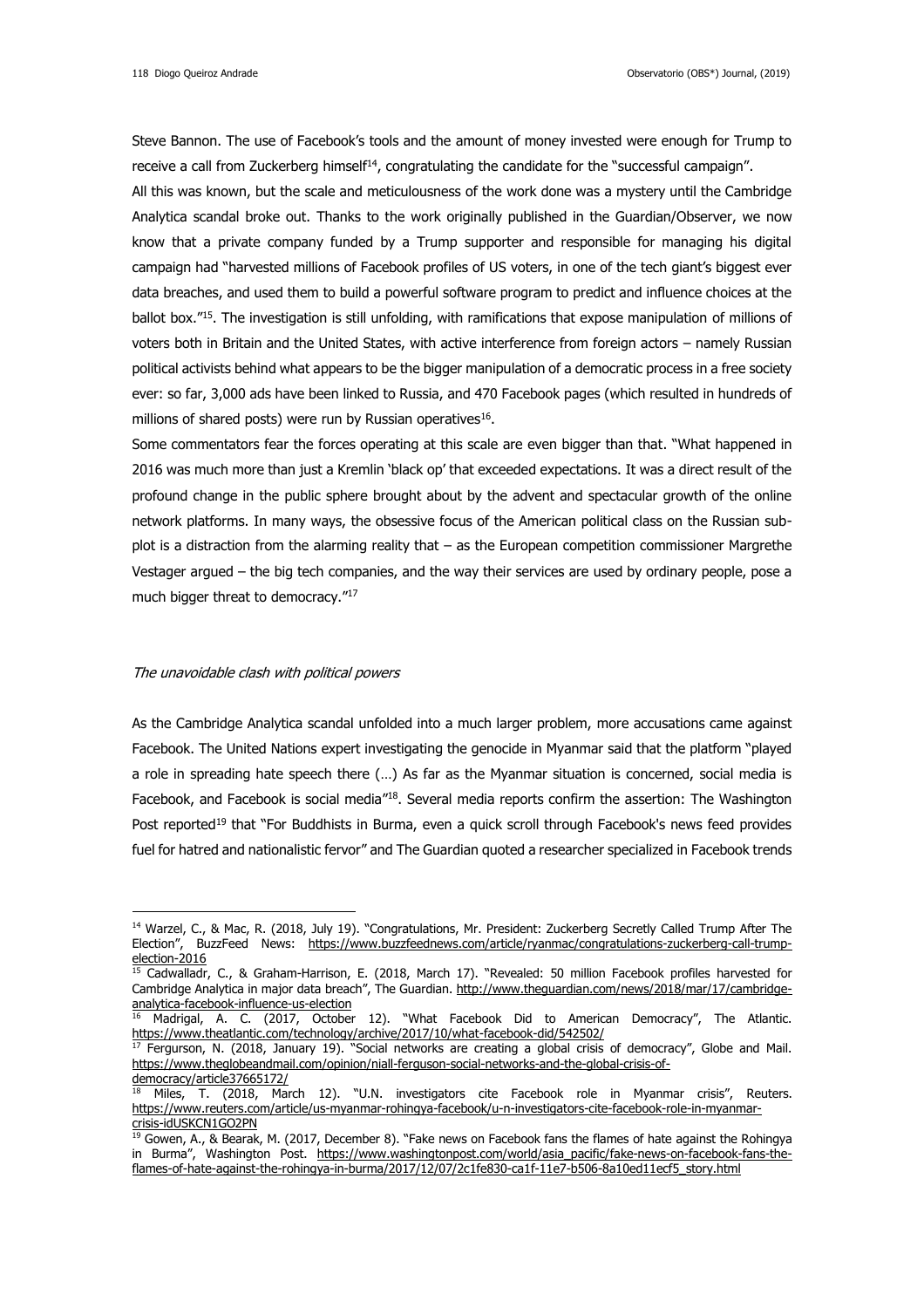<u>.</u>

to confirm that "hate speech exploded on Facebook at the start of the Rohingya crisis in Myanmar last year, analysis has revealed, with experts blaming the social network for creating 'chaos' in the country."

In Sri Lanka, the same pattern of events took place more recently: "(…) Facebook's newsfeed played a central role in nearly every step from rumor to killing. Facebook officials, they say, ignored repeated warnings of the potential for violence, resisting pressure to hire moderators or establish emergency points of contact."<sup>20</sup>. The same has happened – and been thoroughly reported – in South Sudan, leading to a very descriptive title on Buzzfeed<sup>21</sup>: "How To Use Facebook And Fake News To Get People To Murder Each Other". The same pattern was detected in Ukraine, India, Philippines and Brazil. None of these reports led to a change in policy from Facebook. If anything, it led to a wider problem, with disinformation techniques spreading to other platforms such as WhatsApp<sup>22</sup> which, not by chance, is owned by Facebook.

It took the Cambridge Analytica scandal and disinformation campaigns targeting political events as Brexit and the U.S. 2016 presidential elections for Mr. Zuckerberg to worry. In January 2018, in the middle of the investigation into the Russian interference in the American elections, a burst of three blog posts from Facebook<sup>23</sup> tried to put the company back on track by admitting that sometimes social media can be bad for democracy: "Facebook was originally designed to connect friends and family — and it has excelled at that. But as unprecedented numbers of people channel their political energy through this medium, it's being used in unforeseen ways with societal repercussions that were never anticipated. In 2016, we at Facebook were far too slow to recognize how bad actors were abusing our platform. We're working diligently to neutralize these risks now. We can't do this alone, which is why we want to initiate an open conversation on the hard questions this work raises."

It clearly wasn't enough to tame the growing concerns about Facebook's role on the public sphere. Now Facebook was a target for wide-open research about hate speech: "we find that anti-refugee hate crimes increase disproportionally in areas with higher Facebook usage during periods of high anti-refugee sentiment online. (…) Taken at face value, this suggests a role for social media in the transmission of Germany-wide anti-refugee sentiment." (Muller & Schwarz, 2017).

The burden of proof against the American platform kept growing, and six short years after lauding Facebook as a tool to create more responsible governments, Mark Zuckerberg embarked on an apology tour: several testimonies were given, and three historic audiences took place in front of the legislative powers of both the United States and the European Union. He apologized profusely, took the blame for some errors<sup>24</sup> and asked for forgiveness<sup>25</sup>. On every public appearance, the same problems were discussed: Facebook actively helped on the dissemination of false information, allowed for foreign meddling in elections, promoted hate speech

<sup>&</sup>lt;sup>20</sup> Taub, A., & Fisher, M. (2018, April 21). "Where Countries Are Tinderboxes and Facebook Is a Match", New York Times. <https://www.nytimes.com/2018/04/21/world/asia/facebook-sri-lanka-riots.html>

<sup>&</sup>lt;sup>21</sup> Patinkin, J. (2017, January 16). "How To Use Facebook And Fake News To Get People To Murder Each Other". BuzzFeed News: [https://www.buzzfeednews.com/article/jasonpatinkin/how-to-get-people-to-murder-each-other-through-fake](https://www.buzzfeednews.com/article/jasonpatinkin/how-to-get-people-to-murder-each-other-through-fake-news-and)[news-and](https://www.buzzfeednews.com/article/jasonpatinkin/how-to-get-people-to-murder-each-other-through-fake-news-and)

 $^{\overline{22}}$  Goel, V., Raj, S., & Ravichandran, P. (2018, July 18). "How WhatsApp Leads Mobs to Murder in India", The New York Times.<https://www.nytimes.com/interactive/2018/07/18/technology/whatsapp-india-killings.html>

<sup>&</sup>lt;sup>23</sup> Chakrabarti, S. (2018, January 22). Hard Questions: What Effect Does Social Media Have on Democracy? [Facebook update]. Retrieved from<https://newsroom.fb.com/news/2018/01/effect-social-media-democracy/>

<sup>&</sup>lt;sup>24</sup> Waterson, J. (2018, May 22). "Five things we learned from Mark Zuckerberg's European parliament appearance", The Guardian. [http://www.theguardian.com/technology/2018/may/22/five-things-we-learned-from-mark-zuckerbergs](http://www.theguardian.com/technology/2018/may/22/five-things-we-learned-from-mark-zuckerbergs-european-parliament-appearance)[european-parliament-appearance](http://www.theguardian.com/technology/2018/may/22/five-things-we-learned-from-mark-zuckerbergs-european-parliament-appearance)

<sup>&</sup>lt;sup>25</sup> Hern, A. (2018, April 11). "Five things we learned from Mark Zuckerberg's Facebook hearing", The Guardian. <http://www.theguardian.com/technology/2018/apr/11/mark-zuckerbergs-facebook-hearing-five-things-we-learned>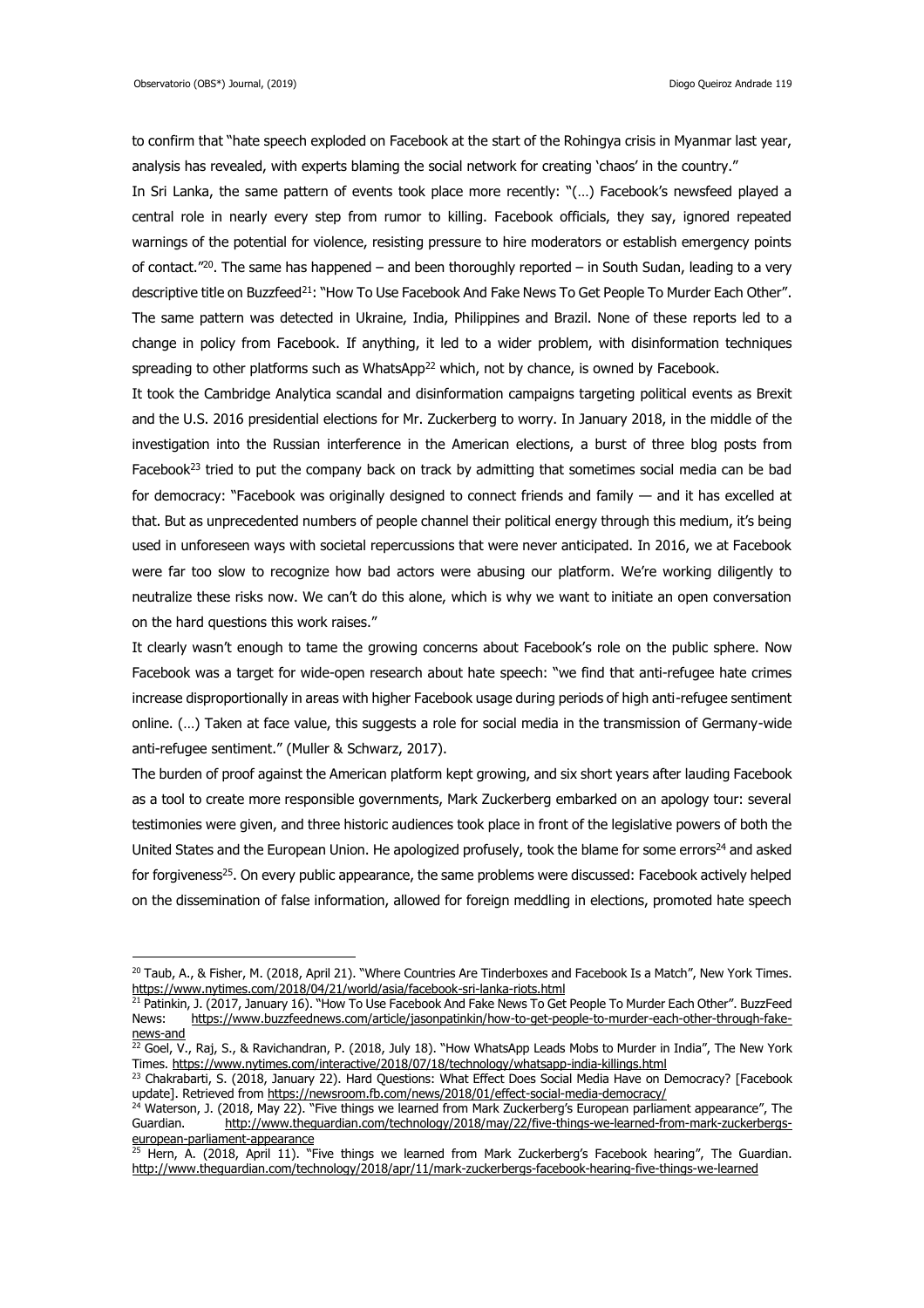and broke every conceivable expectation of data privacy. The truth is, no apology ever seemed to make any difference, as detailed on "Why Zuckerberg's 14-Year Apology Tour Hasn't Fixed Facebook"<sup>26</sup>.

### **Three arguments against Facebook**

The case against Facebook seems to be a straightforward one. The argument that surmounts from the works that recently reflected on the challenges that such a powerful social network poses to democracy is that Facebook can't correct its mishaps because they are engrained in its own DNA. In short, the problem with Facebook is Facebook itself. As it stands, there are three key arguments being made about the interference of Facebook on democracy. They are the core of the following discussion.

### Polarization

<u>.</u>

Let's start with the more widespread idea: the weight of filter bubbles or echo chambers and its consequences on polarization. These are the ways "Facebook reward users with more of what they tell the companies they want, thus narrowing fields of vision and potentially creating echo chambers of reinforced belief. (…) it gives you more of the stuff with which you would engage and less of the stuff with which you would not. Facebook does this with predictive scoring of each item, whether posted by a friend or purchased as an advertisement. Your preferences become clear to Facebook over time." (Vaidhyanathan, 2018). And the algorithms excelled at predicting engagement and at maximizing time spent.

Several authors have pointed out inconsistencies in the filter bubble hypothesis, although some results lead to contradictory results. Fletcher and Nielsen found "little support for the idea that search engine use leads to echo chambers and filter bubbles. To the contrary, using search engines for news is associated with more diverse and more balanced news consumption, as search drives what we call "automated serendipity" and leads people to sources they would not have used otherwise." (Fletcher & Nielsen, 2018b) Another study claimed two conclusions: one, "that while social media and search do appear to contribute to segregation, the lack of within user variation seems to be driven primarily by direct browsing"; other, that the outlets that dominate partisan news coverage are still relatively mainstream, ranging from the New York Times on the left to Fox News on the right." (Seth Flaxman, Sharad Goel, & Justin M. Rao, 2016) The reference to Fox News is very meaningful because it is a textbook example of an echo chamber aligned with one side of the political spectrum disregarding any concern for the truth, repeating falsehoods and ignoring relevant facts altogether. Taking into consideration that TV is a more passive mode of media consumption than the ones provided by the internet, this aligns with the findings of yet another study that claims "analytic thinking plays an important role in people's self-inoculation against political disinformation" and that "our evidence indicates that people fall for fake news because they fail to think; not because they think in a motivated or identity-protective way." (Pennycook & Rand, 2018). And, if one can reasonably argue that the internet

<sup>&</sup>lt;sup>26</sup> Tufekci, Z. (2018, April 6). "Why Zuckerberg's 14-Year Apology Tour Hasn't Fixed Facebook", Wired. <https://www.wired.com/story/why-zuckerberg-15-year-apology-tour-hasnt-fixed-facebook/>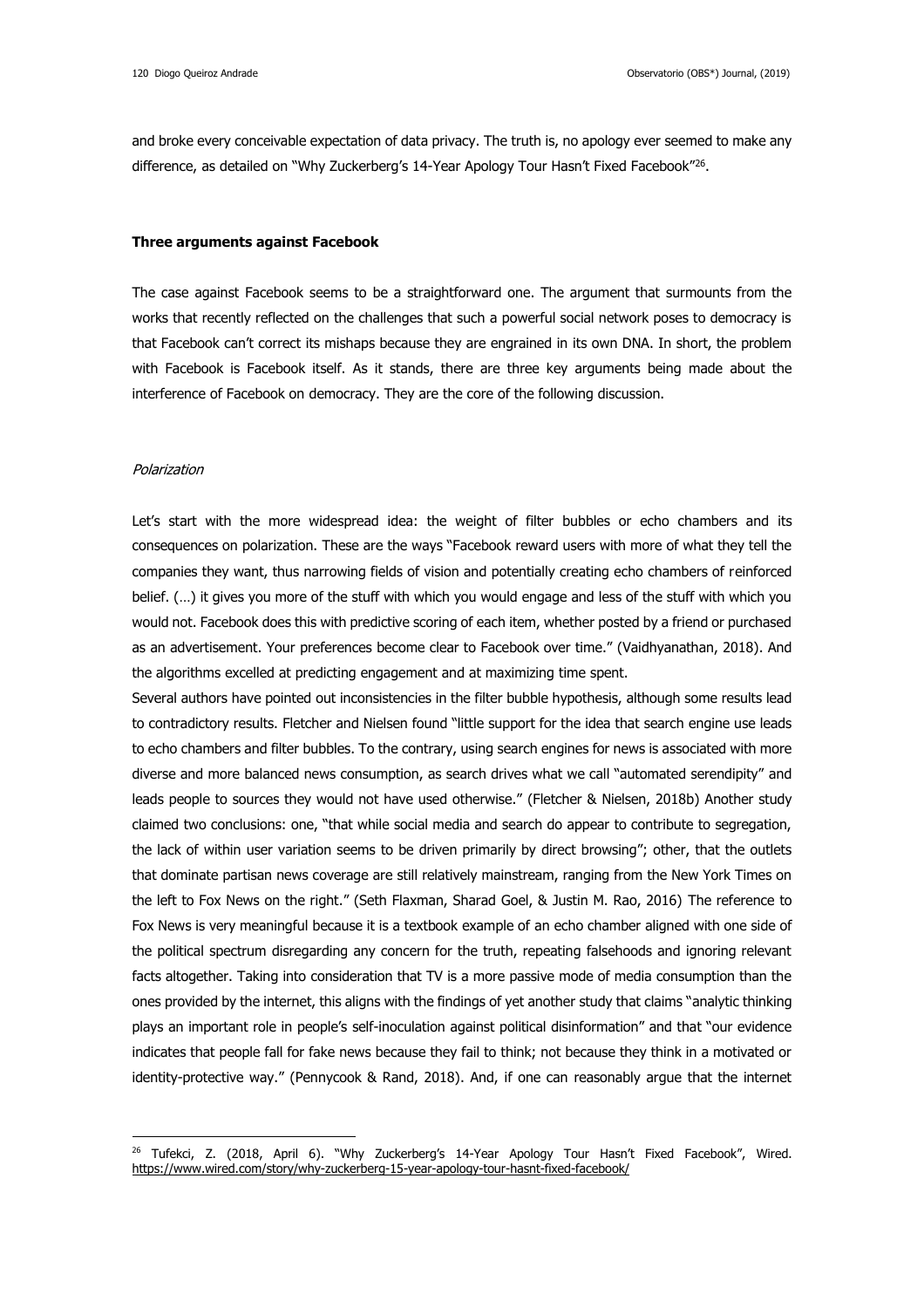does not promote filter bubbles, it is also safe to argue social media does rely on echo chambers to keep users engaged.

It might not be obvious why is this a problem, but it is – on an individual and global level. But why? "If likeminded people stir one another to greater levels of anger, the consequences can be dangerous. Terrorism is, in large part, a problem of hearts and minds, and violent extremists are entirely aware of that fact. They use social media to recruit people, hoping to increase their numbers or inspire "lone wolves" to engage in murderous acts. (…) More broadly, echo chambers create far greater problems for actual governance (…) they can lead to terrible policies or a dramatically decreased ability to converge on good ones." (Sunstein, 2017).

Several experiences were conducted to expose this, such as the "Blue feed, Red feed" developed by The Wall Street Journal<sup>27</sup>. And the way this is achieved is also under tight scrutiny, because there is a component of serial gamification bordering on substance abuse: "Tech humanists say this business model is both unhealthy and inhumane – that it damages our psychological well-being and conditions us to behave in ways that diminish our humanity." (Tarnoff & Weigel, 2018).

One could argue that echo chambers are good for the individual user  $-1$  know what I like, I don't need to go and search for it if it is already at my disposal. Even that is obviously debatable, because we are arguably better if we are free to choose between different ideas. But, apart from Facebook officials, literally no one thinks this is good for democracy in general. The close mindedness it enforces denies the basic parameters of a free society, trapping each citizen in its own preconceived ideas and limitations. And in most cases these filter bubbles blocks people from learning the truth about a false rumor or a falsehood, because if a user engages with a lie the system is not going to expose him to a contradiction – because it does not want to afford the risk of losing him. The algorithms Facebook engineers wrote are designed to keep a steady restricted and repeated diet, ensuring that the amount of time spent is maximized.

### Business model as identity

1

The reason why they are designed and constantly tuned like that is the second argument against the platform. Facebook is a huge advertising machine that needs to keep users engaged – to provide more ads, but also "better ads", meaning ads more tuned to the user preferences. All this feeds a gigantic machine that typifies users, predicts behaviors and conditions responses. Or so it is as Facebook sells it to prospective advertisers, be them commercial or political<sup>28</sup> – they even go so far as embedding its own staff in bigger political campaigns, helping candidates maximize their efforts on the platform (thus spending more). The incentive is right there, because it is the only way Facebook monetizes its business<sup>29</sup>.

<sup>27</sup> Keegan, J. (n.d.). "Blue Feed, Red Feed", Wall Street Journal. <http://graphics.wsj.com/blue-feed-red-feed/> (Retrieved August 9, 2018)

<sup>&</sup>lt;sup>28</sup> Field, M. (2018, February 6). "Facebook deletes claims it helped influence 2015 general election for Scottish National Party", The Telegraph. [https://www.telegraph.co.uk/technology/2018/02/06/facebook-deletes-claims-helped-influence-](https://www.telegraph.co.uk/technology/2018/02/06/facebook-deletes-claims-helped-influence-2015-general-election/)[2015-general-election/](https://www.telegraph.co.uk/technology/2018/02/06/facebook-deletes-claims-helped-influence-2015-general-election/)

<sup>&</sup>lt;sup>29</sup> Facebook. (2018). "Reports Fourth Quarter and Full Year 2017 Results". Retrieved from [https://investor.fb.com/investor-news/press-release-details/2018/Facebook-Reports-Fourth-Quarter-and-Full-Year-2017-](https://investor.fb.com/investor-news/press-release-details/2018/Facebook-Reports-Fourth-Quarter-and-Full-Year-2017-Results/default.aspx) [Results/default.aspx](https://investor.fb.com/investor-news/press-release-details/2018/Facebook-Reports-Fourth-Quarter-and-Full-Year-2017-Results/default.aspx)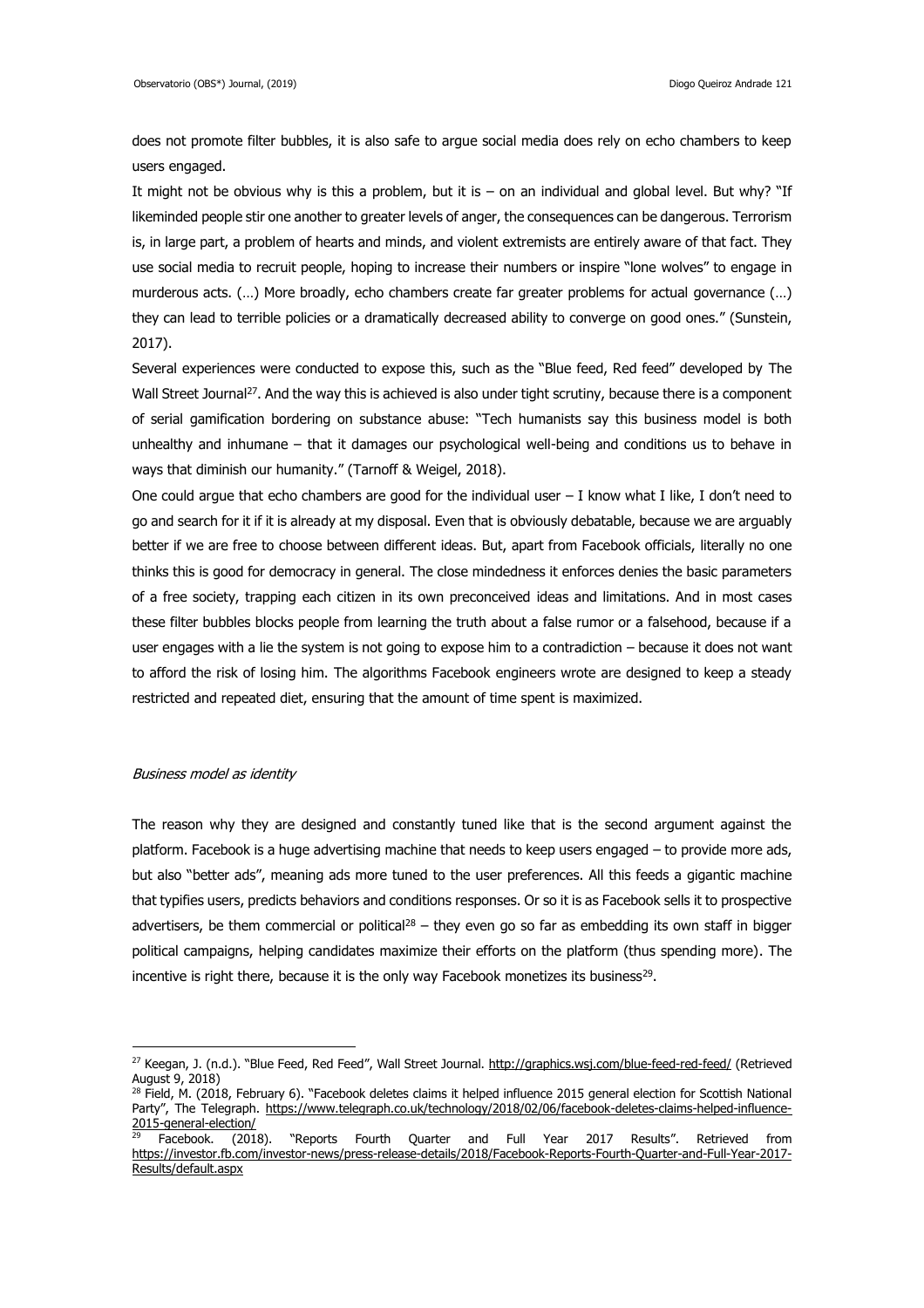In the hands of experts, the access to so many data points about a specific user is a powerful tool. Brad Parscale, Trump's digital director, claimed to have fine tuned the same messages into fifty or sixty thousand variations<sup>30</sup>, targeting its supporters but also their adversaries with messages intending to alienate prospective voters<sup>31</sup>.

The system has been in place for quite some time, allowing also for practices of discrimination by using racial profiling: In the fall of 2016, journalists at ProPublica found that "Facebook was allowing advertisers to target customers according to their race, even when they were advertising housing — something that's been blatantly illegal since the federal Fair Housing Act of 1968. To test the system, ProPublica posted an ad with a \$50 budget, and chose to target users who were tagged as "likely to move" (…) while excluding users who were African American, Asian American, and Hispanic. The ad was approved right away." (Wachter-Boettcher, 2017).

Then comes the discussion on privacy, about who owns the right to the digital information and how to regulate. While discussing a mild effort to legislate some of the digital practices towards privacy, a citizen discovered that<sup>32</sup> "... the United States, unlike some countries, has no single, comprehensive law regulating the collection and use of personal data. The rules that did exist were largely established by the very companies that most relied on your data, in privacy policies and end-user agreements most people never actually read". It is more than a right to privacy as in controlling what one reveals; it is a right to own the image of oneself: "What it means is that Facebook, once again, controls how its users represent themselves online—preventing people from choosing to identify themselves the way they'd like, while enabling advertisers to make assumptions. And because all this is happening via proxy data, it's obscured from view — so most of us never even realize it's happening." (Wachter-Boettcher, 2017).

### Content moderation and user exploitation

<u>.</u>

The third axis of the case against Facebook is the fact that it has become, in practice, an intolerance machine promoting censorship and welcoming hate speech. Facebook keeps promoting its love for getting people together and building communities, but that is the least of their worries: "Facebook is a carefully managed top-down system (…) It mimics some of the patterns of conversation, but (…) is a tangle of rules and procedures for sorting information (…) is always surveilling users, always auditing them, using them as lab rats in its behavioral experiments. While it creates the impression that it offers choice, Facebook paternalistically nudges users in the direction it deems best for them, which also happens to be the direction that thoroughly addicts them." (Foer, 2017).

Zuckerberg's company keeps on censoring content with a loose criterion. There is a widely known "nipple ban" as well as a nudity prohibition, but it has been enforced unevenly: "According to Facebook, its policies on nudity have become "more nuanced over time," and the company now recognizes that the naked female

<sup>&</sup>lt;sup>30</sup> Beckett, L. (2017, October 9). "Trump digital director says Facebook helped win the White House", The Guardian. <https://www.theguardian.com/technology/2017/oct/08/trump-digital-director-brad-parscale-facebook-advertising> <sup>31</sup> Wong, J. C. (2018, March 19). "It might work too well: the dark art of political advertising online", The Guardian <https://www.theguardian.com/technology/2018/mar/19/facebook-political-ads-social-media-history-online-democracy>  $32$  Confessore, N. (2018, August 14). "The Unlikely Activists Who Took On Silicon Valley — and Won", New York Times. <https://www.nytimes.com/2018/08/14/magazine/facebook-google-privacy-data.html>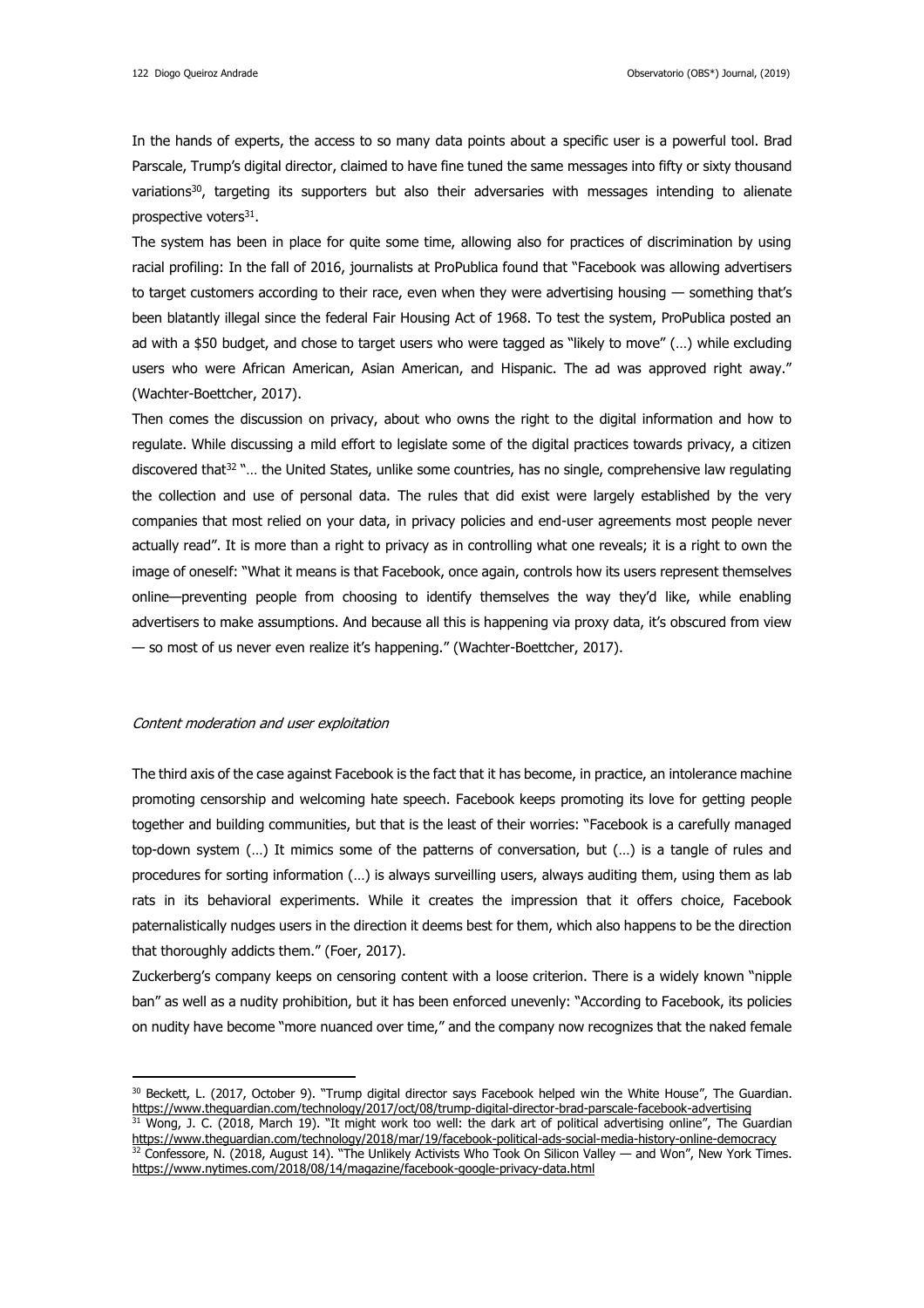-

body can signify more than sexual titillation; it can also be used to protest, raise awareness, or educate. "While we restrict some images of female breasts that include the nipple, we allow other images, including those depicting acts of protest, women actively engaged in breastfeeding, and photos of post-mastectomy scarring," the guidelines read. All other "uncovered" female nipples need not apply"<sup>33</sup>. Another problem with the loose criteria happened when Facebook censored the famous image of the Vietnam war know as  $'$ Napalm Girl $'$ , triggering an interesting reaction $34$ : "Norway's largest newspaper has published a front-page open letter to Facebook CEO Mark Zuckerberg, lambasting the company's decision to censor a historic photograph of the Vietnam war and calling on Zuckerberg to recognize and live up to his role as "the world's most powerful editor". As all this happens, the tools to "get people together" keep on being used to promote fear, hate and even death. Facebook Live, a tool to live broadcast personal events, has been a favorite of suicidal<sup>35</sup> and violent actions (Morse, 2017).

An internal memo authored by Andrew Bosworth was leaked by Buzzfeed $36$ , showing how aware of the problem the company is: "We connect people. That can be good if they make it positive. (…) That can be bad if they make it negative. Maybe it costs a life by exposing someone to bullies. Maybe someone dies in a terrorist attack coordinated on our tools. And still we connect people. The ugly truth is that we believe in connecting people so deeply that anything that allows us to connect more people more often is \*de facto\* good. It is perhaps the only area where the metrics do tell the true story as far as we are concerned. That isn't something we are doing for ourselves. Or for our stock price (ha!). It is literally just what we do. We connect people. Period.".

In a recent interview<sup>37</sup>, Mark Zuckerberg himself tried to explain why he was more worried about nipples than about lies, conceding he allows holocaust deniers to keep their pages: "I find that deeply offensive. But at the end of the day, I don't believe that our platform should take that down because I think there are things that different people get wrong. I don't think that they're intentionally getting it wrong (…) It's hard to impugn intent and to understand the intent. I just think, as abhorrent as some of those examples are, I think the reality is also that I get things wrong when I speak publicly (…) I just don't think that it is the right thing to say, 'We're going to take someone off the platform if they get things wrong, even multiple times.'". In the same interview he explained why he allowed for a notorious extreme right-wing activist, Alex Jones, to keep posting lies on Facebook: "There are really two core principles at play here. There's giving people a voice (…) Then, there's keeping the community safe (…) We're not gonna let people plan violence or attack each other or do bad things. Within this, those principles have real trade-offs and real tug on each other. In this case, we feel like our responsibility is to prevent hoaxes from going viral and being widely distributed. The approach that we've taken to false news is not to say, you can't say something wrong on the internet. I think that that would be too extreme (…) at the same time, I think that we have a responsibility to (…)

<sup>33</sup> Farokhmanesh, M. (2018, April 24). "Facebook sure has been thinking a lot about nipples", The Verge. <https://www.theverge.com/2018/4/24/17275114/facebook-community-guidelines-nipples-nudity>

<sup>34</sup> Wong, J. C. (2016, September 9). "Mark Zuckerberg accused of abusing power after Facebook deletes 'napalm girl' post", The Guardian. [https://www.theguardian.com/technology/2016/sep/08/facebook-mark-zuckerberg-napalm-girl](https://www.theguardian.com/technology/2016/sep/08/facebook-mark-zuckerberg-napalm-girl-photo-vietnam-war)[photo-vietnam-war](https://www.theguardian.com/technology/2016/sep/08/facebook-mark-zuckerberg-napalm-girl-photo-vietnam-war)

 $\frac{35}{35}$  Guynn, J. (2017, April 27). "Facebook Live is scene of another suicide; police say 'I hope this isn't a trend'", USA Today: <https://www.usatoday.com/story/tech/news/2017/04/26/facebook-live-another-suicide/100941914/>

<sup>36</sup> Mac, R., Warzel, C., & Kantrowitz, A. (2018, March 29). "Facebook Executive In 2016: "Maybe Someone Dies In A Terrorist Attack Coordinated On Our Tools", BuzzFeed. [https://www.buzzfeednews.com/article/ryanmac/growth-at-any](https://www.buzzfeednews.com/article/ryanmac/growth-at-any-cost-top-facebook-executive-defended-data)[cost-top-facebook-executive-defended-data](https://www.buzzfeednews.com/article/ryanmac/growth-at-any-cost-top-facebook-executive-defended-data)

<sup>&</sup>lt;sup>37</sup> Swisher, K. (Author) (2018, July 18). "Zuckerberg: The Recode interview" [Audio Podcast]. Retrieved from <https://www.recode.net/2018/7/18/17575156/mark-zuckerberg-interview-facebook-recode-kara-swisher>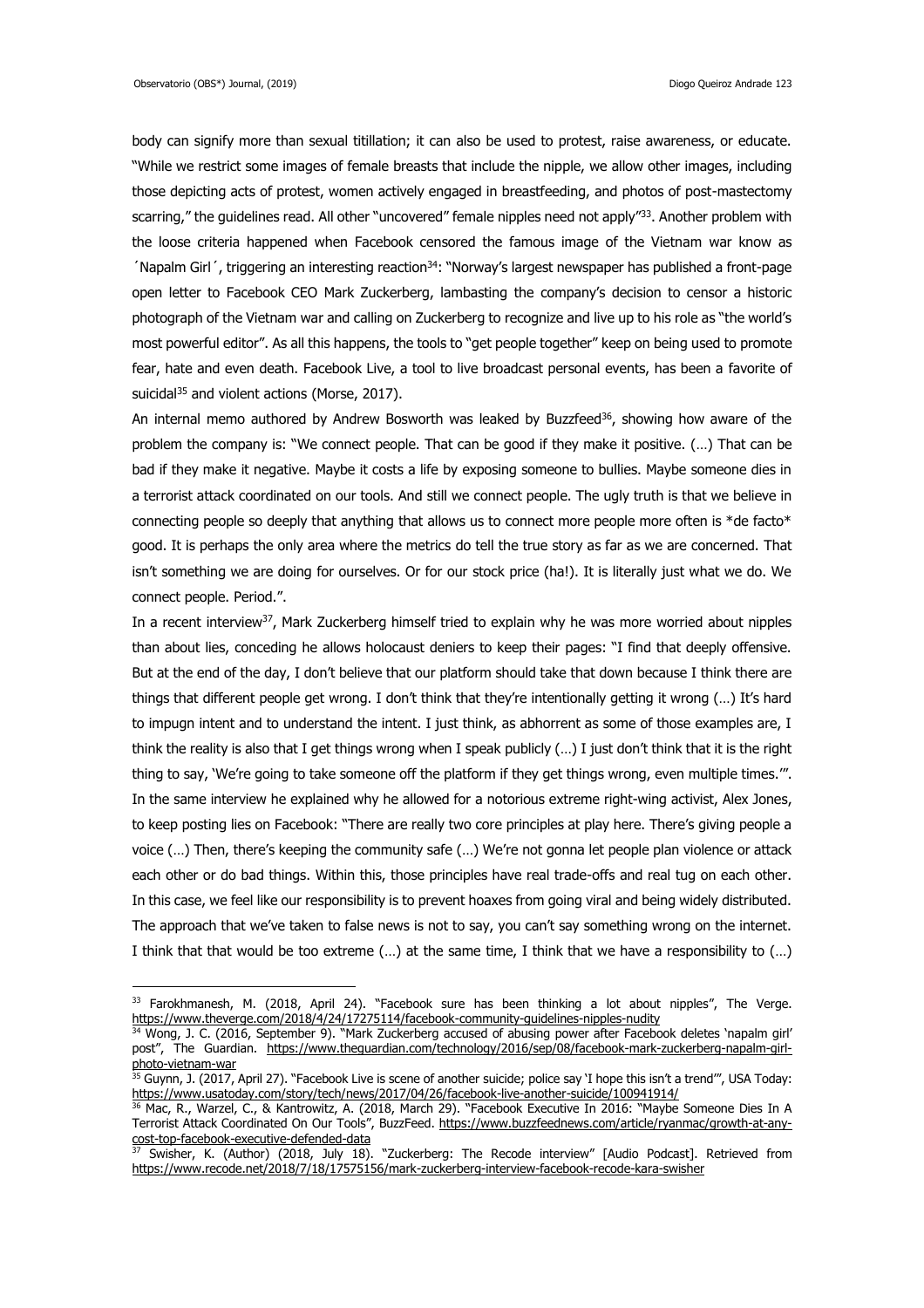make sure that those aren't hoaxes and blatant misinformation". A few days later, Facebook suspended and then banned Alex Jones and his Infowars pages. The criteria for action against a post is murky at best and puts a lot of pressure on the moderators, often hired as external help without access to the main company<sup>38</sup>. So, the platform built around Facebook helps promotes hate speech and disinformation because that helps engaging users and drives high returns. The fact remains that Facebook will do mostly anything to keep spinning ads to users, whether using true or fake content. It was about holocaust deniers, but it could as well be about flat-earthers, vaccine-deniers or any other conspiracy one can think of: it all reigns supreme in the Facebook kingdom of likes and engagement metrics. With this, it became a threat to democracy and open society: "So while Mark Zuckerberg thought he was forging a social network to connect people, by encouraging us to share content from other sites so easily he actually divided us by connecting us. (…) over time, as Facebook structures our feeds to reward those who interact most frequently with us, our tribes solidify. Because we yearn for those small bolts of affirmation (…) we habitually post items that have generated the most response. (…) Facebook also rewards us for that and pushes that rewarding content out farther, faster, and more frequently. If the item is false, hateful, or completely absurd, it hardly matters to the community. In fact, highly disputable, divisive, or disreputable content can become even more valuable as a signal of identity." (Vaidhyanathan, 2018). The pattern is incessant. Silicon Valley in general and Facebook in specific have an ideology that is being enforced on most of the world. As Zuckerberg's creation grew, it needed to justify its new scale to its investors, to its users, and to the world. According to Dustin Moskovitz, who cofounded the company with Zuckerberg at Harvard, "It was always very important for our brand to get away from the image of frivolity it had, especially in Silicon Valley." (Kirkpatrick, 2011). The fight to achieve transparency of individuals – in order to sell their data to advertisers – has always been the ultimate goal.

With the threat of impending regulation, Mark Zuckerberg is trying to save its business model by forcing a new path. His new plan consists on deeper integration between its bigger companies and services (Facebook, Messenger, Instagram and WhatsApp) and claiming to protect user's privacy<sup>39</sup> because it "gives people the freedom to be themselves and connect more naturally, which is why we build social networks.". The monumental shift intend to shed its business from regulation and come up with new excuses to claim that, this time, there will be no more mishaps. But it is probably too late for that – and it should be, as I explain below.

# **Paths going forward**

<u>.</u>

Given the severity of the accusations against Facebook, the discussion must move on to understand how to curb its power. The European Union has adopted a threefold approach that aims to tax, control and split the company. That fight has been led by the company's most formidable adversary: Margrethe Vestager,

<sup>38</sup> Newton, C. (2019, February 25). "The secret lives of Facebook moderators in America", The Verge. [https://www.theverge.com/2019/2/25/18229714/cognizant-facebook-content-moderator-interviews-trauma-working](https://www.theverge.com/2019/2/25/18229714/cognizant-facebook-content-moderator-interviews-trauma-working-conditions-arizona)[conditions-arizona](https://www.theverge.com/2019/2/25/18229714/cognizant-facebook-content-moderator-interviews-trauma-working-conditions-arizona)

<sup>&</sup>lt;sup>39</sup> Mark Zuckerberg. (2019, March 6). A Privacy-Focused Vision for Social Networking [Facebook update]. Retrieved from [https://www.facebook.com/notes/mark-zuckerberg/a-privacy-focused-vision-for-social-](https://www.facebook.com/notes/mark-zuckerberg/a-privacy-focused-vision-for-social-networking/10156700570096634/)

[networking/10156700570096634/](https://www.facebook.com/notes/mark-zuckerberg/a-privacy-focused-vision-for-social-networking/10156700570096634/)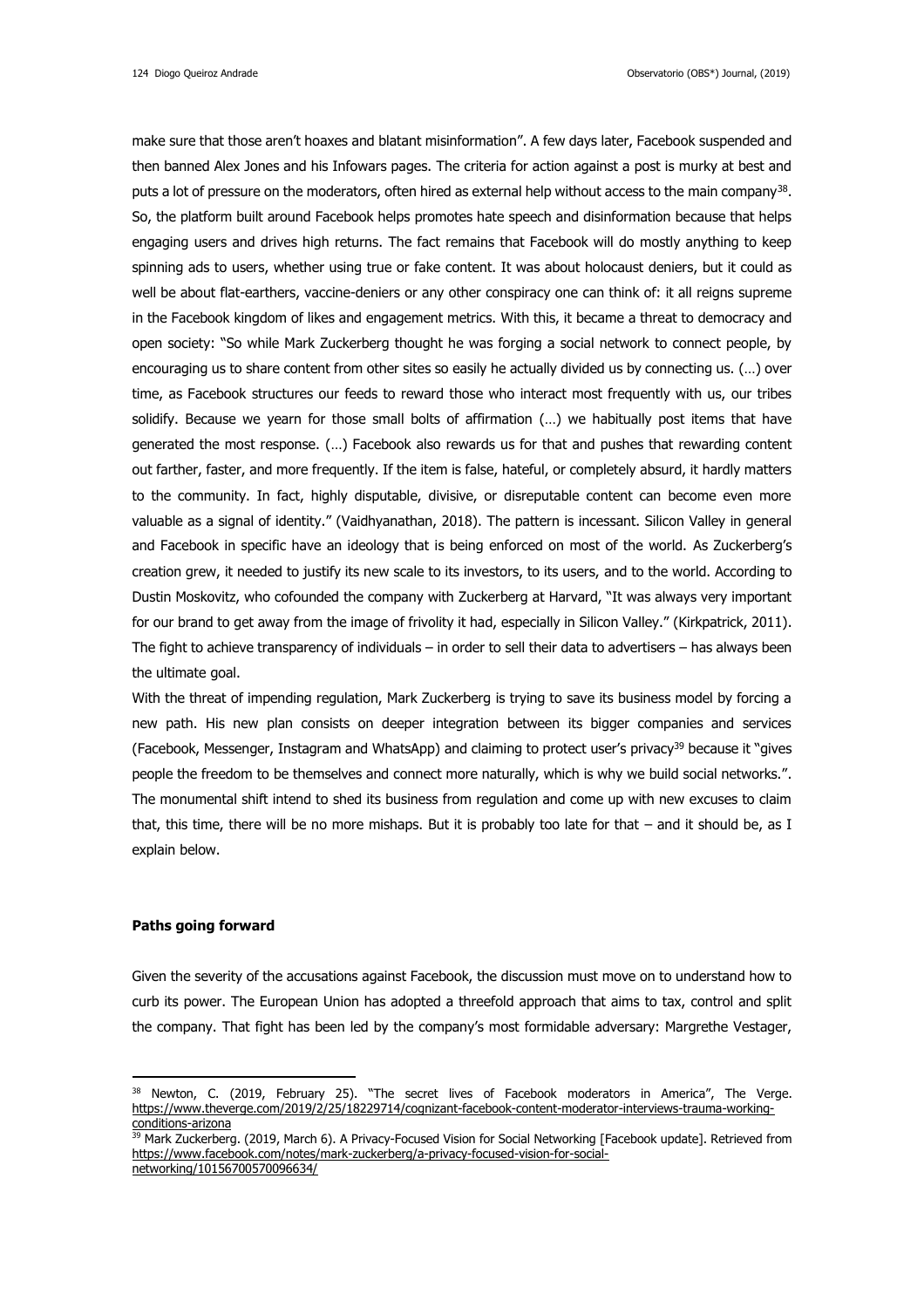1

the European Commissioner for Competition. She has made very clear that the EU will not allow for a free reign in assaulting privacy, disrupting democracy and promoting hate speech – therefore it is enacting legislation to undermine its operations in Europe. The recent fines to Facebook's illegal activity are one side of this action, the other being legislation such as the GDPR and the directive about copyright reform about to be implemented – and more regulation is to be expected to avoid bundling the data of the different social networks owned by Facebook. In an interesting interview<sup>40</sup>, Vestager declined to say if Facebook has too much power, by replying that "It is difficult to answer in general because you would need first to have a theory of harm". It is precisely that theory that seems to have been built in the last two years, forming the basis for a new approach in the EU: a wide initiative to combat voter manipulation through social media, a code of practice on disinformation and support for the creation of an independent network of fact-checkers. That has been followed by asking "regulators to work together"<sup>41</sup> to toughen the stance against the tech giants. The fact is that, being Facebook an American company, there's only so much the European Union can do.

In the United States the discussion about the need to break Facebook has also moved further, and the company is now seen as a monopoly facing no competitors. Like the phone companies in the late twentieth century, Facebook can also be forced to break in two or three parcels, allowing for increased competitiveness in the social media business. Another common quoted reference is Microsoft, who was forced to stop its monopolistic actions, ending its dominance over the software business. Some authors pointed in this direction already<sup>42</sup>: "Rather than trying to humanize technology, then, we should be trying to democratize it. (…) First, it requires limiting and eroding Silicon Valley's power. Antitrust laws and tax policy offer useful ways to claw back the fortunes Big Tech has built on common resources. After all, Silicon Valley wouldn't exist without billions of dollars of public funding, not to mention the vast quantities of information that we all provide for free. In addition to taxing and shrinking tech firms, democratic governments should be making rules about how those firms are allowed to behave – rules that restrict how they can collect and use our personal data, for instance, like the General Data Protection Regulation coming into effect in the European Union later this month. But a more robust regulation of Silicon Valley isn't enough. We also need to pry the ownership of our digital infrastructure away from private firms.". Several other authors have weighed in: "Strong antitrust intervention would be the best way to address the concentration of power that is Facebook. The United States should break up Facebook. It should sever WhatsApp, Instagram, Oculus Rift, and even Facebook Messenger from the core Facebook application and company. Each of these parts should exist separately, competing against each other for labor, capital, users, data, and advertisers. Future mergers and acquisitions should raise serious questions about the potential power of Facebook (or Instagram or Oculus Rift) with even more user data to exploit." (Vaidhyanathan, 2018)

The discussion is framed by big tech, not only Facebook. But the social media brand led by Mark Zuckerberg owns great part of the blame for putting these companies and their business practices under the spotlight. The idea finally became mainstream when an American senator and Democratic candidate for the presidency

<sup>&</sup>lt;sup>40</sup> Rankin, J. (2018, June 8). "EU tech czar Margrethe Vestager: "Social media could deactivate democracy", The Guardian. [https://www.theguardian.com/world/2018/jun/08/margrethe-vestager-eu-tech-regulator-i-fear-social-media-will](https://www.theguardian.com/world/2018/jun/08/margrethe-vestager-eu-tech-regulator-i-fear-social-media-will-deactivate-democracy)[deactivate-democracy](https://www.theguardian.com/world/2018/jun/08/margrethe-vestager-eu-tech-regulator-i-fear-social-media-will-deactivate-democracy)

 $41$  Boffey, D. (2018, August 3). "Brussels in EU-wide drive to combat voter manipulation online", The Guardian. <http://www.theguardian.com/world/2018/aug/03/brussels-in-eu-wide-drive-to-combat-voter-manipulation-online>

 $^{42}$  Tarnoff, B., & Weigel, M. (2018, May 3). "Why Silicon Valley can't fix itself", The Guardian. <http://www.theguardian.com/news/2018/may/03/why-silicon-valley-cant-fix-itself-tech-humanism>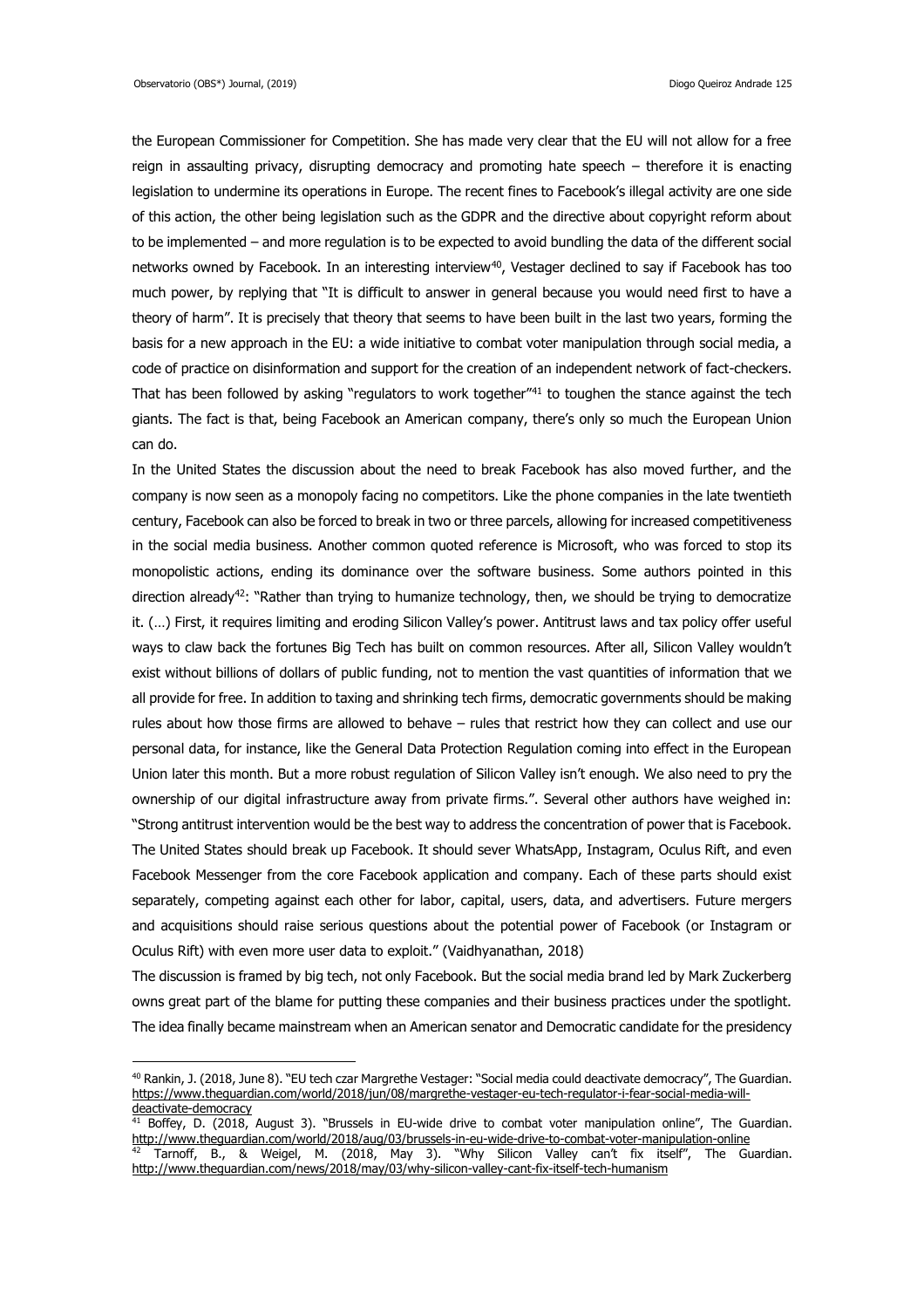of the United States presented a bold plan to "break up tech". Elizabeth Warren unveiled her plan with three goals in mind: protect small businesses, restore competitiveness and innovation into the tech sector and protect the future of the internet. Although it is a one-candidate proposal, it has gathered wide support from both sides of the aisle, showing that major lobbying efforts have been unable to prevent the dissatisfaction with big technological companies. The plan is a lot more explicit than the ones currently under discussion in Brussels but follows some of the guidelines from the document presented by the British bipartisan commission from the House of Commons.

The one major criticism put forward by some techno evangelists is that a political decision like this will place America behind its rival, China. But questioning American dominance is precisely what many in Europe and the UK want, since a strain on big tech companies might stimulate new forms of innovation coming from other parts of the world. Even India, an aspiring superpower in technology, is discussing how to curb Google, Facebook and Amazon and replace them with local-born companies. In the United States, the discussion will be framed by the Senate and President races in 2020. But the tide has turned, and regulation is coming hard for the megacompanies – with Facebook being the easiest, bigger target around. Furthermore, the social media platform has so far only acted when threatened in its business model: when Germany approved a law forcing companies to take responsibility for fake content in its platforms, Facebook acted, and it is now believed 15% of the workforce of fact-checkers for the company work in Germany (in spite of the country having only 2% of its users).

A part of the British report points to the need of digital literacy, defending it becomes "a fourth pillar of education, alongside reading, writing and maths." The idea is solid and needs to be applied urgently: the speed of change is accelerating and the integration of Artificial Intelligence, Robotics, Mixed Reality and Big Data will fundamentally change our societal ecosystem. Tools are required for citizens to navigate new public spaces – and education must be a stepping stone for that. Several authors have weighed in, questioning the role society puts technology in: "The problem (...) lies in the irrational ways we think about science and technology. When we make a cult of technology and welcome its immediate rewards and conveniences into our lives without consideration of the long-term costs, we make fools of ourselves. When we ignore or dismiss unapplied science, the search for knowledge for its own sake, we also make fools of ourselves. Somehow — in the United States, at least — we have managed to do both of these things." (Vaidhyanathan, 2018).

This seems to be the right path forward. Curbing Facebook power will reduce its influence on democratic processes, allow users to regain some degree of privacy and entice new competition in the social media arena. For that to happen authorities in both the US and EU must address important questions that will test their long-term perspectives in terms of capitalism, regulation and citizen's rights. As the discussion evolves, so will the actions. And they will frame our understanding of the present.

### **Conclusion**

This essay has discussed the reasons for reducing the power of Facebook by curbing its monopolistic actions and regulating its activity. Furthermore, it has laid the ground for the arguments in favor of regulation by major powers, most notably the American federal government and the European Union.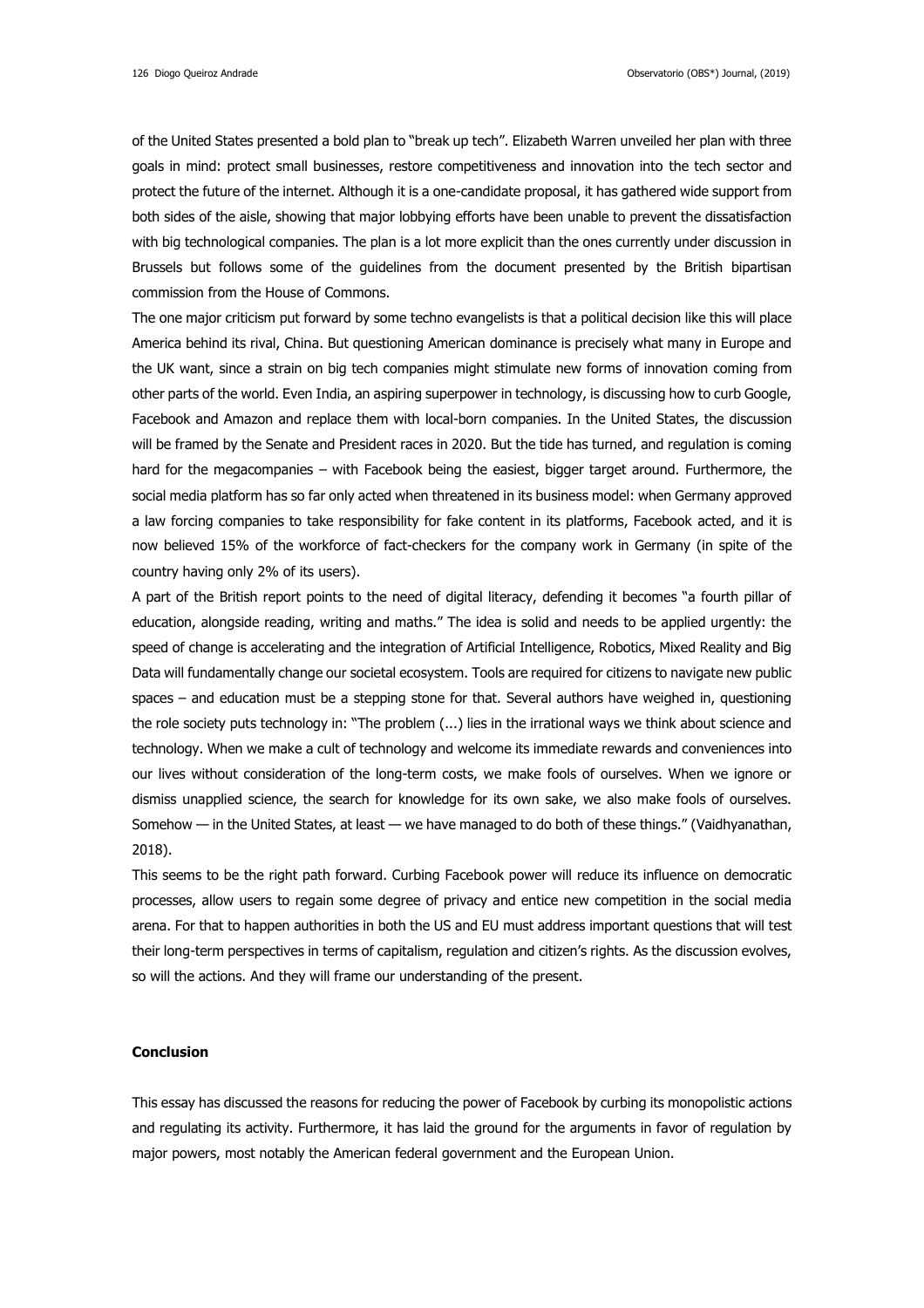This essay has shown that Facebook has repeatedly acted both directly and indirectly to subvert democratic processes, restrain innovations and lower speech in the public arena. It has demonstrated that Facebook is indeed a media company, with active choices leading to a curation of content individually tailored to each user – and that all this happens because it is part of the business model of the social media company. The pattern is clear, with repeated actions followed by excuses without any committed change. More so, this essay showed there is a consensus forming against big tech in general and Facebook in particular, paving the way for regulation that allows an effective system of checks and balances. The arguments laid out in this essay indicate not only that regulation is desirable, but also that is necessary.

All the major solutions presented so far by the British government, the EU and presidential candidates in the US point to the same legalistic approach based on reliable data and historical examples. Effective regulation should therefore focus on constraining its business model, force it to take responsibility for its role in the public arena and allowing for competition on freedom for incumbents to grow.

The study did not consider the use of broad regulation concerning all major digital platforms, although the solutions presented can certainly be configured to apply to similar business models and practices. Notwithstanding these limitations, the essay suggests that the pure scale of harm Facebook is causing demands a swift and decisive action.

For future analysis, it would be interesting to assess the effects of the regulation efforts within the EU, most notably the GDPR and the copyright directive, but also of the new laws concerning speech and falsehoods in Germany and France. At the same time, we will witness a race between Facebook's integration of its products and the implementation of regulation forcing its dissolution – the winner of this competition will lay the ground for whatever comes ahead in terms of the power for the social media company

### **References**

- Alhindi, W. A., Talha, M., & Sulong, G. B. (2012). The Role of Modern Technology in Arab Spring. Archives Des Sciences, 65(8), 12.
- Bradshaw, S., & Howard, P. N. (2018). Challenging Truth and Trust: A Global Inventory of Organized Social Media Manipulation (p. 26). Oxford: University of Oxford.
- Cohen, N. (2017). The Know-it-Alls: The Rise of Silicon Valley as a Political Powerhouse and Social Wrecking Ball. New York: The New Press.
- Fletcher, R., Cornia, A., Graves, L., & Nielsen, R. K. (2018). Measuring the reach of "fake news" and online disinformation in Europe [Factcsheet]. Reuters Institute for the Study of Journalism. Retrieved from https://reutersinstitute.politics.ox.ac.uk/sites/default/files/2018-

02/Measuring%20the%20reach%20of%20fake%20news%20and%20online%20distribution%20i n%20Europe%20CORRECT%20FLAG.pdf

Fletcher, R., & Nielsen, R. K. (2018a). Are people incidentally exposed to news on social media? A comparative analysis. New Media & Society, 20(7), 2450-2468. https://doi.org/10.1177/1461444817724170